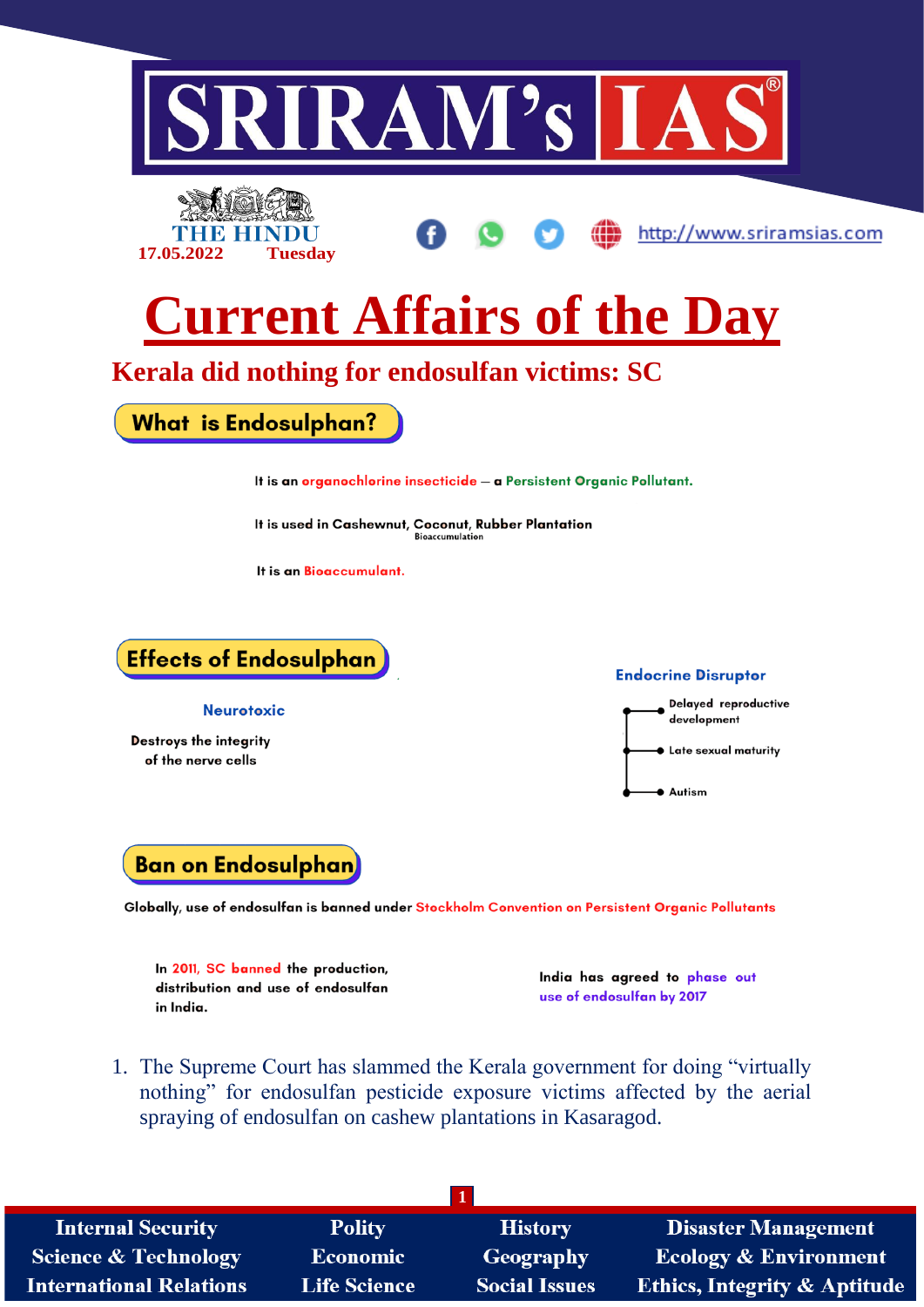

## THE HINI **17.05.2022 Tuesday**

- 2. The court said the State's inaction was "appalling" and amounted to a breach of the top court's 2017 judgment, which had ordered it to pay ₹5 lakh each to the victims
- 3. Endosulfan is an offpatent organochlorine insecticide and acaricide that is being phased out globally. It became a highly controversial agrichemical due to its acute toxicity, potential for bioaccumulation, and role as an endocrine disruptor.



http://www.sriramsias.com

## **Report flags risk of fortified rice for some**

- 1. Distribution of iron-fortified rice through government schemes as a "silver bullet" to curb anaemia must stop in States such as Jharkhand which have large tribal populations that suffer from sickle-cell anaemia, thalassemia, and tuberculosis, warn activists. For such people, an overload of iron can create adverse health issues, they say.
- 2. Fortified rice is being distributed under Central government-funded schemes such as the public distribution system (PDS); PM-Poshan (erstwhile mid-day meal scheme) at schools; and Integrated Child Development Services (ICDS or Anganwadi services), consent is not being obtained from beneficiaries.

| <b>Internal Security</b>        | <b>Polity</b>       | <b>History</b>       | <b>Disaster Management</b>              |  |
|---------------------------------|---------------------|----------------------|-----------------------------------------|--|
| <b>Science &amp; Technology</b> | <b>Economic</b>     | Geography            | Ecology & Environment                   |  |
| <b>International Relations</b>  | <b>Life Science</b> | <b>Social Issues</b> | <b>Ethics, Integrity &amp; Aptitude</b> |  |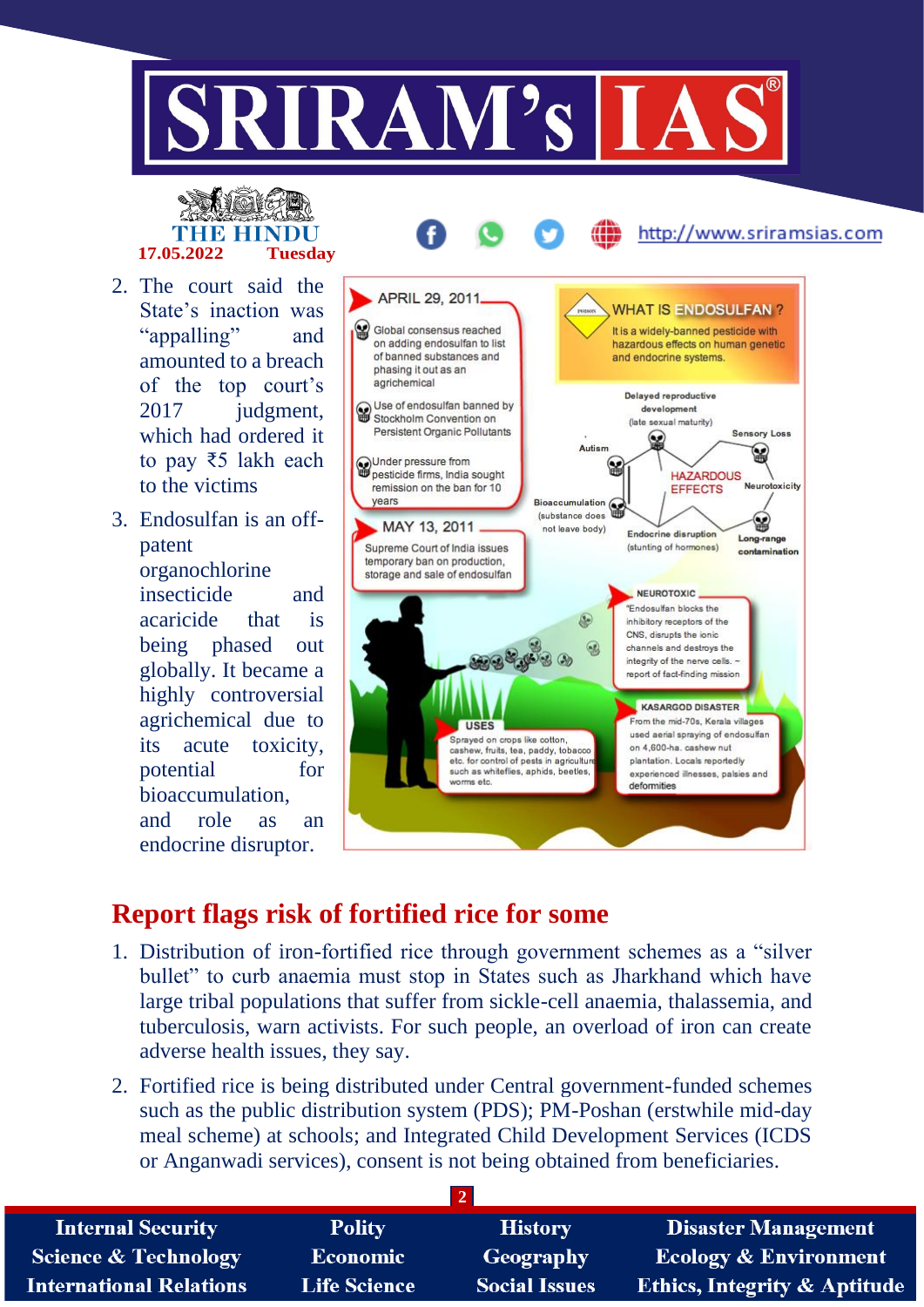

- 3. In a fact-finding exercise, the activists discovered that neither field functionaries nor beneficiaries had been educated about the potential harms, and there were no warning labels despite the food regulator's rules on fortified foods.
- 4. PDS dealers and frontline workers too have not been informed beforehand about the potentially harmful effects of fortified rice.
- 5. The fact-finding team discovered that among the beneficiaries who received fortified rice in the State were also patients diagnosed with thalassemia, sickle cell disease, and tuberculosis, and there may be many more who have been not diagnosed yet.

#### **Challenges:**

- 1. Thalassemia, sickle cell anaemia and malaria are conditions where there is already excess iron in the body, whereas TB patients are unable to absorb iron. Consumption of iron-fortified foods among patients with these diseases can reduce the immunity and functionality of organs.
- 2. Jharkhand is an endemic zone of sickle cell disorder and thalassemia, with a prevalence of 8%-10%, which is twice the national average. Jharkhand is also an endemic zone for malaria — in 2020, the State ranked third in the country in malaria deaths.

#### **Way Forward:**

- 1. Focus on diversified diets and locally available food for iron deficiency
- 2. Monitoring and fine-tuning fortified rice to avoid toxicity
- 3. Exploring bio-fortification

## **Chief of Defence Staff and top-level military reforms**

- 1. The Government's decision in 2019 to create the post of a CDS, a longpending demand to bring in tri-service synergy and integration, is the biggest top-level military reform since independence.
- 2. The post of CDS is the rank of a four-star General with salary and perquisites equivalent to a Service Chief and then Army Chief Gen.

| <b>Internal Security</b>        | <b>Polity</b>       | <b>History</b>       | <b>Disaster Management</b>              |  |
|---------------------------------|---------------------|----------------------|-----------------------------------------|--|
| <b>Science &amp; Technology</b> | <b>Economic</b>     | Geography            | <b>Ecology &amp; Environment</b>        |  |
| <b>International Relations</b>  | <b>Life Science</b> | <b>Social Issues</b> | <b>Ethics, Integrity &amp; Aptitude</b> |  |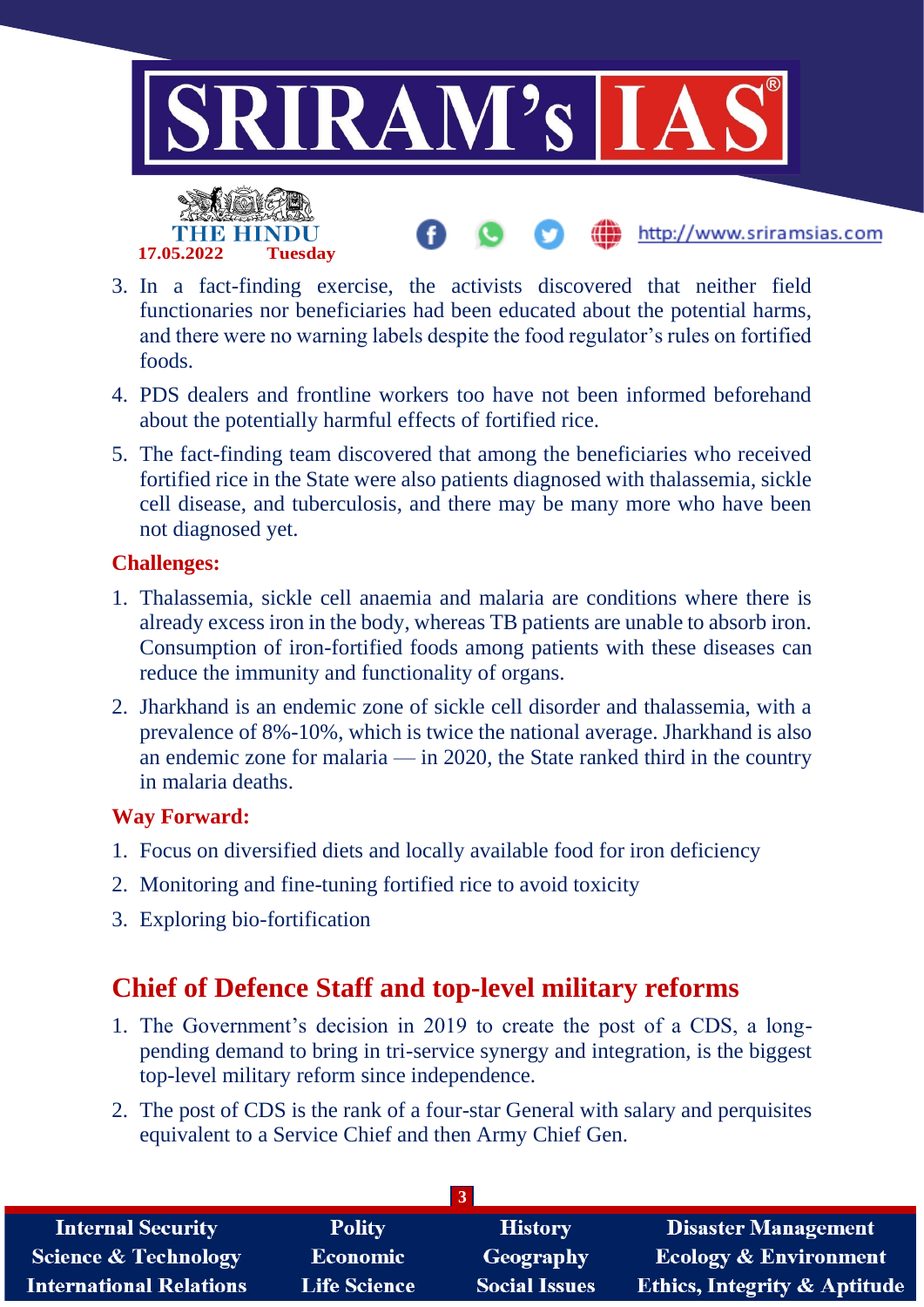

3. The CDS would is also the Principal Military Adviser to the Defence Minister and Permanent Chairman Chiefs of Staff Committee (CoSC). In addition, the DMA was created as the fifth department in the Ministry of Defence (MoD) with the CDS functioning as its Secretary.

#### **The mandate of CDS:**

**17.05.2022 Tuesday**

- 1. The broad mandate of the CDS includes bringing about jointness in "operations, logistics, transport, training, support services, communications, repairs and maintenance of the three Services, within three years of the first CDS assuming office."
- 2. He will act as the Principal Military Adviser to Defence Minister on all tri-Services matters. However, the three Chiefs will continue to advise the Defence Minister on matters exclusively concerning their respective Services. Also, the CDS will not exercise any military command, including over the three Service Chiefs.
- 3. The CDS is also meant to bring about synergy and optimise procurements, training and logistics and facilitate the restructuring of military commands for optimal utilisation of resources by bringing about jointness in operations, including through the establishment of joint/ theatre commands.
- 4. The CDS will also evaluate plans "for 'Out of Area Contingencies', as well other contingencies such as Humanitarian Assistance and Disaster Relief (HADR). The specialised tri-service divisions — special operations, defence cyber and defence space — were also brought under the ambit of the CDS.

### **50°C the new normal? Heat stress takes its toll**

To be sure, there were exceptional events this year that contributed to the heatwave, but these could have still been caused by the climate crisis. Among these:

- A prolonged dry spell (northwest India and central India recorded 78% and 58% rainfall deficiency during the pre-monsoon season so far that started on March 1)
- Very few western disturbances which normally bring pre-monsoon rain to northwest India, resulting in clear skies and very high solar radiation.

| <b>Internal Security</b>        | <b>Polity</b>       | <b>History</b>       | <b>Disaster Management</b>              |  |
|---------------------------------|---------------------|----------------------|-----------------------------------------|--|
| <b>Science &amp; Technology</b> | <b>Economic</b>     | Geography            | <b>Ecology &amp; Environment</b>        |  |
| <b>International Relations</b>  | <b>Life Science</b> | <b>Social Issues</b> | <b>Ethics, Integrity &amp; Aptitude</b> |  |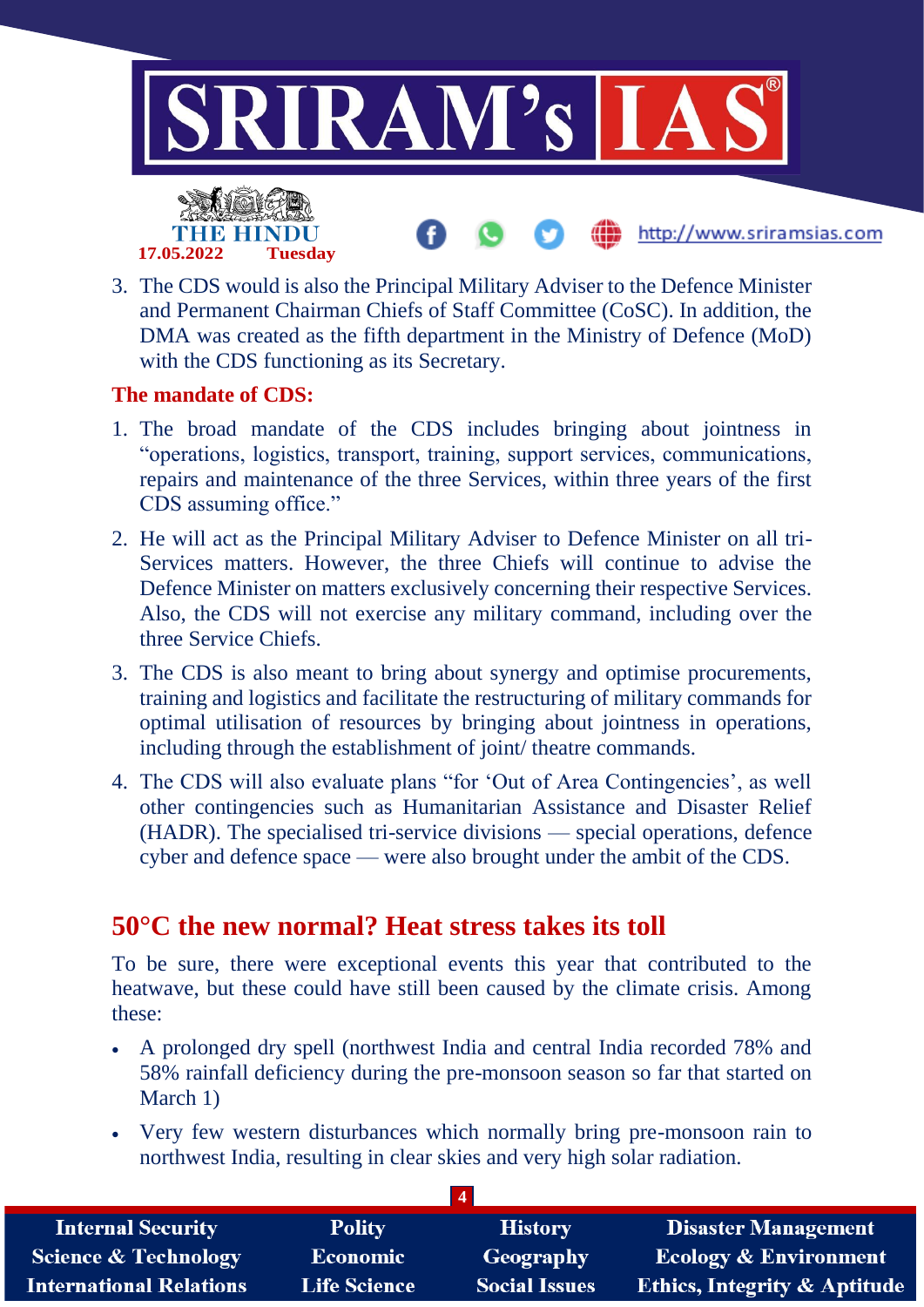

# **17.05.2022 Tuesday**

- Most experts believe both urbanisation and population density are factors that contribute to the climate crisis.
- During the La Nina years, we do not expect such heatwaves but this year is exceptional. Normally La Nina, a cold current in the Pacific, is associated with relatively cooler summers in India.

|                                                                                                                                                  |                                                                                                         | http://www.sriramsias.com |
|--------------------------------------------------------------------------------------------------------------------------------------------------|---------------------------------------------------------------------------------------------------------|---------------------------|
| <b>Mercury continues to soar</b><br>As parts of northwest India burn with temperatures<br>close to 50°C, experts fear this may be the new normal |                                                                                                         |                           |
|                                                                                                                                                  |                                                                                                         |                           |
| <b>Events that</b><br>worsened the<br>heatwave:<br>Prolonged dry spell                                                                           | <b>Experts blame</b><br>climate crisis:<br>"We are going to<br>see three things:<br>higher intensity; a |                           |
| <b>Very few western</b><br>disturbances that<br>bring pre-mon-<br>soon rain to<br>northwest India                                                | rise in duration; a<br>larger impact area,"<br><b>M Rajeevan, former</b><br>secretary, ministry         |                           |
|                                                                                                                                                  | of earth sciences<br>AINANTS                                                                            |                           |

## **Wheat stocks in India may fall to their lowest level since '16-17**

- 1. India's federally held wheat stocks in 2022-23 may fall to their lowest level since 2016-17, and the second lowest in the past 13 years, with the government's own purchases of the cereal likely being the lowest in 15 years.
- 2. The staple's offtake, which refers to withdrawal for subsidised distribution and



open-market sales, has risen 38% over the last two years, official data show. India in May 2022 said it was suspending exports of wheat to manage its food security which is "at risk".

| <b>Internal Security</b>        | <b>Polity</b>       | <b>History</b>       | <b>Disaster Management</b>              |  |
|---------------------------------|---------------------|----------------------|-----------------------------------------|--|
| <b>Science &amp; Technology</b> | <b>Economic</b>     | Geography            | <b>Ecology &amp; Environment</b>        |  |
| <b>International Relations</b>  | <b>Life Science</b> | <b>Social Issues</b> | <b>Ethics, Integrity &amp; Aptitude</b> |  |